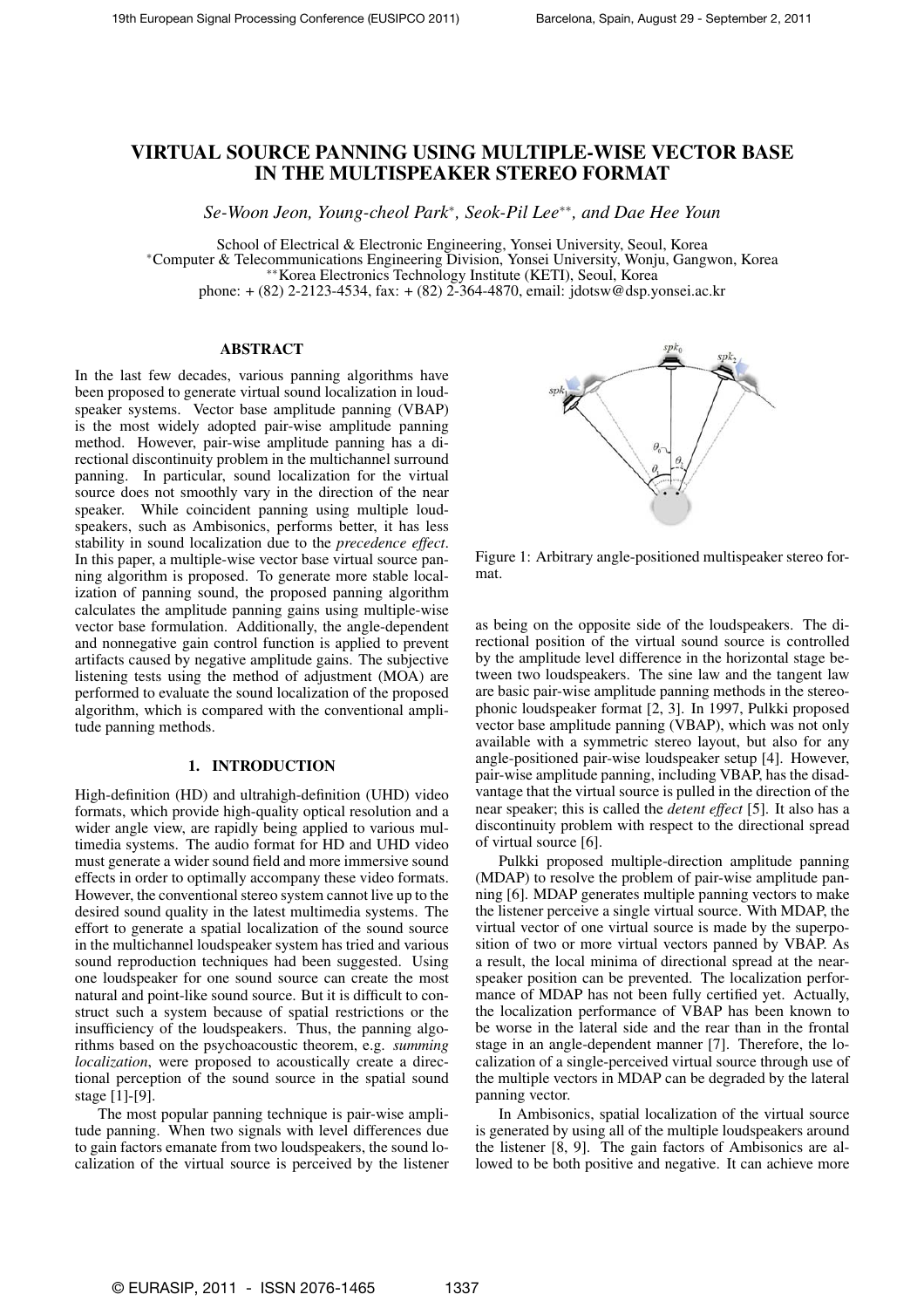correct localization of virtual source than pair-wise amplitude panning. But the directional quality is less robust to the listener outside of the best position due to the *precedence effect* [10]. The minus gain can also cause the outof-phase problem [8]. Currently, Poletti proposed the panning functions for surround sound systems with nonuniform loudspeaker layout; these panning functions produced a robust sound-field directionality in the ITU 3/2 configuration [11]. It resulted better performance for sound localization, but required additional computation in the asymmetric and arbitrary angle-positioned loudspeakers layout.

In this paper, we present a multiple-wise vector base panning algorithm that maintains the advantages of VBAP, but provides more accurate localization of the virtual source by concurrently using multiple loudspeakers. The proposed panning algorithm is inspired from the vector base formulation of Pulkki's VBAP, with a motive of Gerzon's panpot law in the multispeaker stereo setup as shown Fig. 1 [4, 5]. The main advantages of the proposed algorithm are its stability of the bias problem due to the *precedence effect* in the sound localization, and the simplicity of the panning gain calculation for any arbitrary multichannel format. To prevent the out-of-phase problem due to negative panning gain, a nonnegative gain control function is applied to the vector base formulation of the gain factors.

The organization of paper is as follows. First, the multispeaker stereo setup and the vector base panning algorithms are introduced in Section 2. The formulation of the proposed panning algorithm with application of a nonnegative center channel gain function is described in Section 3. In Section 4, we evaluate and discuss the sound localization performance of the proposed panning algorithm by comparing conventional panning techniques using subjective listening tests. Finally, it is summarized and concluded in Section 5.

#### 2. MULTIPLE LOUDSPEAKERS FORMAT AND VECTOR BASE AMPLITUDE PANNING METHODS

## 2.1 Multispeaker stereo setup

To obtain better performance of the spatial localization in the frontal stage, the center loudspeaker is occasionally added in the middle of the stereo format, e.g. the ITU 3/2 multichannel format. In this format as shown in Fig. 1, the panning algorithm of the frontal multiple loudspeakers should be changed. Gerzon defined such a format as a multispeaker stereo format, and also calculated the optimal panning gain, that is, the panpot law for the multispeaker stereo, to satisfy the coincident localization of the velocity vector and the energy vector [5]. Gerzon's panpot law was certified as the optimal computation method, but it does assume that the loudspeaker angle for the left and the right speakers should be same relative to the center direction,  $\theta_1 = \theta_2$  of Fig. 1. Similarly, the loudspeaker format in Ambisonics must be symmetric to achieve optimal results [10]. The proposed amplitude panning algorithm is supposed that the loudspeakers' configuration is arbitrary with respect to angle positioning, that is, the layout could be either symmetric or asymmetric.

#### 2.2 Vector base amplitude panning methods

The vector base formulation to calculate the panning gain is introduced by Pulkki [4]. In the two-dimensional plane, the vector matrix  $L_{12}$ , which consists of a pair of loudspeaker



Figure 2: Optimal multiple-wise panning gain by *pseudoinverse* matrixing; *solid line* - symmetric layout  $(|\theta_1 - \theta_0|)$  =  $|\theta_2 - \theta_0|$ ) and *dashed line* - asymmetric layout  $(|\theta_1 - \theta_0| \neq$  $|\theta_2 - \theta_0|$ ).

vectors, is multiplied by the gain vector *g* and forms the virtual source vector  $\mathbf{p} = [p_1 \ p_2]^\text{T}$ .

$$
\mathbf{p}^{\mathrm{T}} = \mathbf{g} \mathbf{L}_{12}
$$
, where  $\mathbf{g} = [g_1 \ g_2], \mathbf{L}_{12} = [l_1 \ l_2]^{\mathrm{T}}$ . (1)

The panning gain of two loudspeakers in the twodimensional space can be calculated by the inverse matrix of  $L_1$ <sub>2</sub> as

$$
\mathbf{g} = \mathbf{p}^{\mathrm{T}} \mathbf{L}_{12}^{-1}.\tag{2}
$$

In the multichannel format, the surround panning gains are computed by VBAP's formulation with paired loudspeakers. In the multispeaker stereo format as Fig. 1, the loudspeaker pairs are different at left stage ( $\theta_1 \sim \theta_0$ ) and right stage ( $\theta_0 \sim \theta_2$ ). The directional perception of the virtual source is point-like in the direction of the center loudspeaker. Point-like perception of the virtual sound source is the best result of sound localization, but can be affected by the directional spread, such as spatial blurring. The directional spread increases in further directions to the loudspeaker [6, 10]. It means that the directional spread varies with panning direction. For example, when the virtual source moves across the center loudspeaker in the horizontal plane, the variation of directional spread causes a degradation of spatial sound quality.

In MDAP, the variation problem of directional spread is improved by generating the virtual source using multiple loudspeakers [6]. It is implemented by the superposition of multiple-panned virtual vectors. However, the pair-wise panning of VBAP was verified as the sound localization is worse in the lateral or rear sides than in the frontal stage [7]. As a result, the multiple directional-vectors created by MDAP result in the different accuracy of localization. Thus, the perception of the virtual source can be biased in the direction of the center because of the localization error for the more laterally positioned virtual vector. This effect is verified by the subjective listening test in Section 4.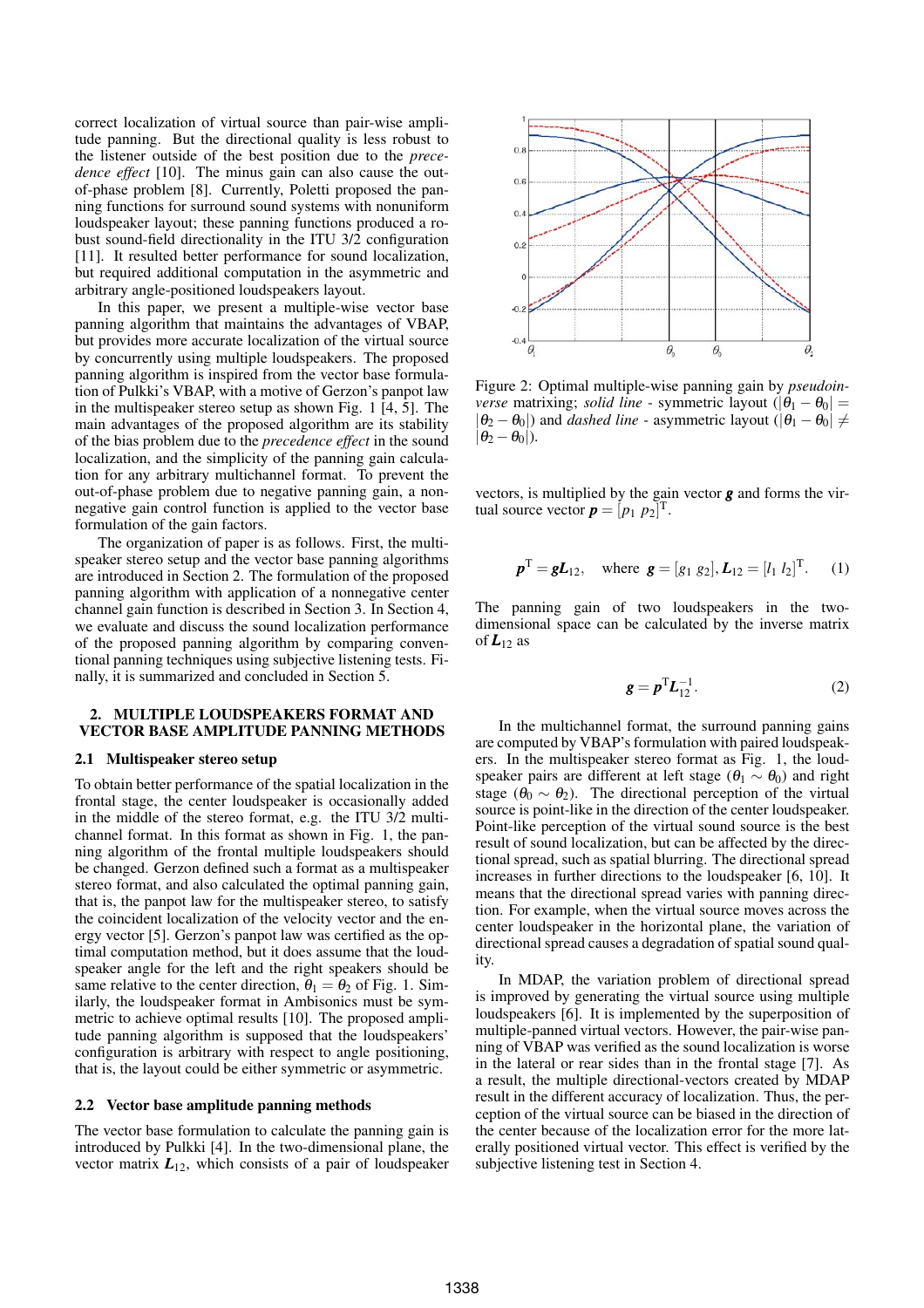

Figure 3: Angle-dependent gain control function for nonnegative panning gain; *solid line* - symmetric layout ( $|\theta_1 - \theta_0|$  =  $|\theta_2 - \theta_0|$ ) and *dashed line* - asymmetric layout ( $|\theta_1 - \theta_0| \neq$  $|\theta_2 - \theta_0|$ ).

## 3. PROPOSED AMPLITUDE PANNING ALGORITHM USING MULTIPLE-WISE VECTOR BASE FORMULATION

In this section, we introduce the vector formulation to compute the optimal multiple-wise panning gain in the arbitrary multispeaker stereo format and the nonnegative and controllable angle-dependent function to prevent the out-of-phase effect by negative panning gain.

#### 3.1 Multiple-wise vector base amplitude panning

First, to calculate the optimal multiple-wise panning gain, we defined the multiple-vector matrix  $L_{012}$  to compute the coincident panning gain for the multispeaker stereo format. The vector of virtual source  $\boldsymbol{p}$  is then decided by the angledependent configuration of loudspeakers *L*<sup>012</sup> with the vector of panning gain *g* as

$$
\boldsymbol{p}^{\mathrm{T}} = \boldsymbol{g} \boldsymbol{L}_{012}
$$
, where  $\boldsymbol{g} = [g_0 \ g_1 \ g_2], \boldsymbol{L}_{012} = [l_0 \ l_1 \ l_2]^{\mathrm{T}}$ . (3)

It is similar to Eq. (1), but we employ *pseudoinverse* method, also known as the Moore-Penrose inverse matrix, to compute the inverse of non-regular square matrix  $L_{012}$  [12]. By using the multiple-wise vector base formulation, the optimal panning gain vector of multiple loudspeakers is

$$
\boldsymbol{g} = \boldsymbol{p}^{\mathrm{T}} \boldsymbol{L}_{012}^{+},\tag{4}
$$

where the *pseudoinverse* matrixing is  $X^+ = (X^T X)^{-1} X^T$ . As a result, the optimal panning gains in the loudspeaker format of Fig. 1 are described in Fig. 2 with energy normalization as

$$
\mathbf{g}^{\text{scaled}} = \frac{\mathbf{g}}{\sqrt{g_0^2 + g_1^2 + g_2^2}}.
$$
 (5)

#### 3.2 Nonnegative gain control function

In Section 3.1, the optimal panning gains using a multiplevector base formulation were calculated for any loudspeakers format, i.e. symmetric layout or asymmetric layout, as



Figure 4: Proposed multiple-wise panning gain with nonnegative gain control function; *solid line* - symmetric layout  $(|\theta_1 - \theta_0| = |\theta_2 - \theta_0|)$  and *dashed line* - asymmetric layout  $(|\theta_1 - \theta_0| \neq |\theta_2 - \theta_0|).$ 

VBAP [4]. But in Eq. (4) the panning gain at far directions from the loudspeaker is negative as Fig. 2. Panning algorithms using multiple loudspeakers, e.g. Ambisonics, were proposed to achieve the best perception of sound localization [5, 9]. Especially, Gerzon introduced the optimal panning gain to satisfy the perceptual angle of Gerzon vectors in the multispeaker stereo setup [5]. To obtain the optimal gain factors for the listener in the middle of loudspeakers, these panning techniques allow for negative panning gains for the loudspeakers far from the direction of virtual source. However, negative panning gain occasionally causes an outof-phase effect, degrading the sound localization. To resolve this problem, an in-phase panning algorithm that only used positive panning gains was proposed in Ambisonics [8].

Therefore, we additionally applied the angle-dependent gain control function in the procedure of vector formulation of Eq. (4) to obtain the nonnegative panning gain.

$$
\boldsymbol{L}_{012}' = \boldsymbol{W}(\boldsymbol{\theta}) \boldsymbol{L}_{012}, \quad \text{where } \boldsymbol{W}(\boldsymbol{\theta}) = \begin{bmatrix} 1 & 0 & 0 \\ 0 & \delta(\boldsymbol{\theta}) & 0 \\ 0 & 0 & 1 \end{bmatrix}.
$$
\n(6)

In Eq. (4), the vector matrix of loudspeakers,  $L_{012}$ , is substituted with  $L'_{012}$  of Eq. (6). It means that the vector of the middle loudspeaker is angle-dependently regulated by a nonnegative gain control function,  $\delta(\theta)$ . This control function is defined as

$$
\delta(\theta) = (0.5 - 0.5\cos(\frac{2\pi\theta}{N-1}))^{\varphi},
$$
  
where  $N = 2|\theta_0 - \theta_p|, p = 1$  or 2. (7)

The panning angle  $\theta$  is  $[-|\theta_0 - \theta_p|, +|\theta_0 - \theta_p|]$ . In Fig. 3, the angle-dependent nonnegative gain control function in the multispeaker stereo format as like Fig. 1 is described. This function gradually reduces the loudness of the middle loudspeaker as the panning angle of the virtual source is further from the center. The function also very effectively prevents the negative panning gain and is also useful for incorporating minute adjustments of the virtual source's panning angle.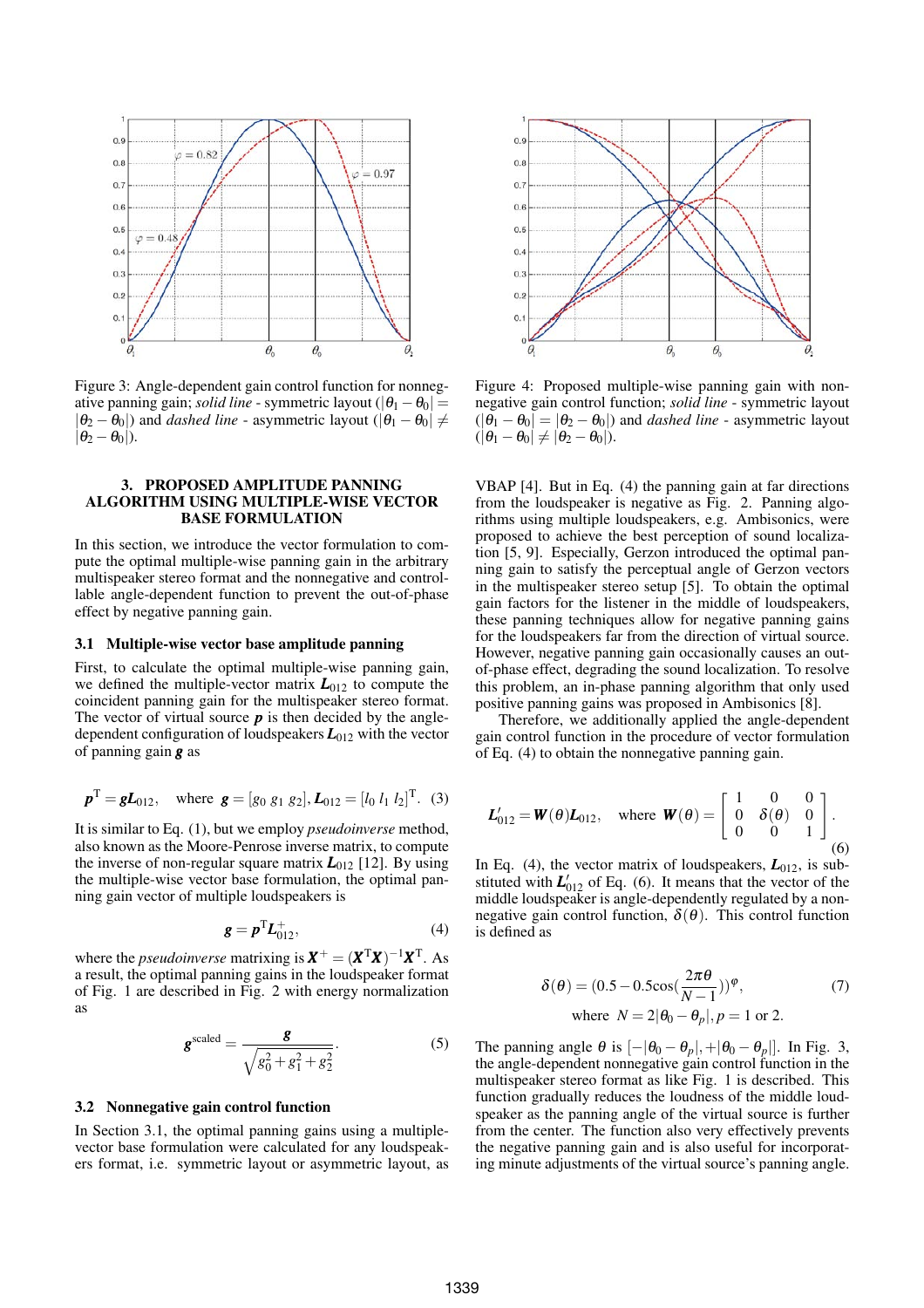

Figure 5: Subjective test results; bias error (degree) of panning angle. (a) symmetric layout  $(30^\circ, 0^\circ, -30^\circ)$  (b) asymmetric layout  $(40^\circ, 0^\circ, -20^\circ)$ .

The optimal value of  $\varphi$ , in Eq. (7) can be decided by the configuration of loudspeakers. If the angle-interval of the loudspeakers, i.e.  $|\theta_1 - \theta_0|$  or  $|\theta_0 - \theta_2|$ , increases, the larger value is perceptually better to improve the quality of sound localization from degradation by the out-of-phase or by the *detent effect*. So, in the asymmetric layout, i.e.  $|\theta_1 - \theta_0| \neq |\theta_2 - \theta_0|$ in Fig. 1, the value  $\varphi$  of left side from the centered loudspeaker is experimentally decided to be larger than the right side as like Fig. 3. In Fig. 4, the proposed panning gain results for the symmetric and asymmetric layouts applied with nonnegative center gain control function are described. The formulation of the proposed panning algorithm is derived from the vector form of multiple loudspeakers and it is termed multiple-wise vector base nonnegative amplitude panning (MVBNAP).

#### 4. PERFORMANCE EVALUATIONS AND DISCUSSIONS

In the subjective listening tests, sound localization performance was evaluated according to the method of adjustment (MOA) [7, 13]. The test signal consisted of 2 s pink noise. The reference signal was emanated in the desired panning direction by monophonic loudspeakers that had an angle interval of 5 degrees ( $\degree$ ) between the left loudspeaker at  $\theta_1^{\circ}$ and the right loudspeaker at  $\theta_2^{\circ}$ . The loudspeakers for the multispeaker stereo were positioned as Fig. 1 and the distance from the listener to each loudspeaker was equally 1.5 m. The five experienced audio engineers participated in the tests. They were asked to adjust the panning angle with 1 degree resolution to match the direction of reference by selfmanipulating the control buttons in PC software as shown in Fig. 6.

The three conventional panning methods, i.e. pair-wise VBAP and MDAP with  $20^{\circ}$  or  $30^{\circ}$  spread angle, and the proposed panning method, MVBNAP, were compared [4, 6]. The results of subjective listening test are described in Fig. 5. The bias error presents the difference between the perceived panning angle and the desired panning angle. Fig. 5-(a) denotes the result of bias error in the symmetric layout  $(30^{\circ}, 0^{\circ}, -30^{\circ})$ , and Fig. 5-(b) denotes the result of bias error in the symmetric layout  $(40^{\circ}, 0^{\circ}, -20^{\circ})$ . To generate the panning angle at all of directions from  $\theta_1^{\circ}$  to  $\theta_2^{\circ}$ , the additional loudspeakers at 90◦ and −90◦ were positioned only for MDAP as [6].

In the symmetric layout, the sound localization of VBAP results in increases in the bias error in closer directions to the loudspeaker. This bias is caused by the *detent effect* and is a common problem in the pair-wise amplitude panning [5]. But in the direction to the loudspeakers, the sound localization of VBAP is best because the signal is emanated by only one loudspeaker. MDAP results in better performances in closer directions to the center-positioned loudspeaker. However, at the far directions from the center loudspeaker, the localization performance remarkably decreases. It is understood that the virtual vector for the lateral direction demonstrates worse performance with respect to localization than the virtual vector in the relative frontal direction. In addition,